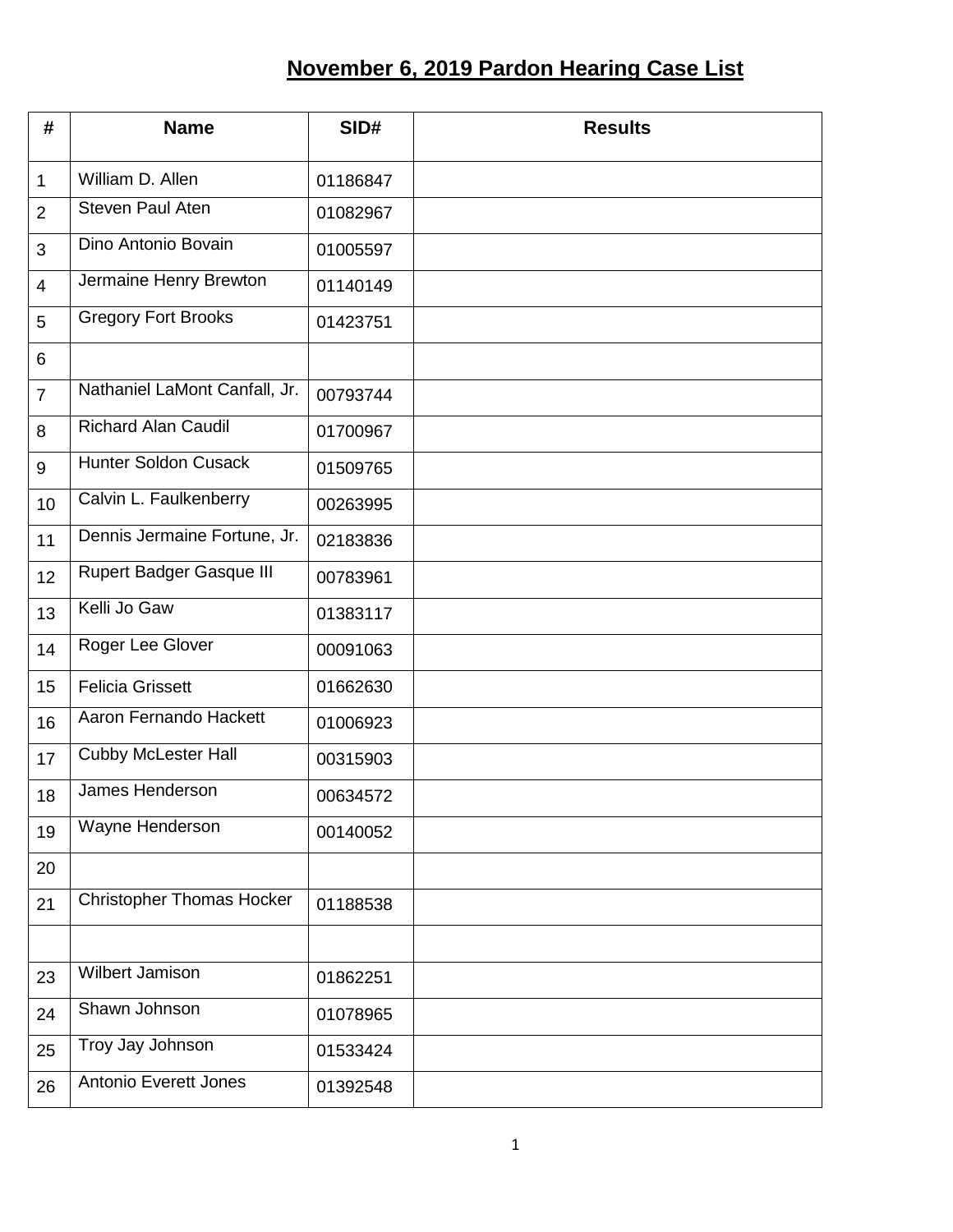## **November 6, 2019 Pardon Hearing Case List**

| 27 | Pauline Jones                 | 00468892 |  |
|----|-------------------------------|----------|--|
| 28 | Michael Delynn Keenon         | 00535115 |  |
| 29 | Darron Curci Knapper          | 01252895 |  |
| 30 | Nicholas Wayne Lance          | 01971983 |  |
| 31 | Charles R. Lipscomb           | 00190198 |  |
| 32 | Eric Bailey Littlejohn        | 01740253 |  |
| 33 | Jeannetta Evans Livingston    | 00961514 |  |
| 34 | Danny Hope Martin             | 00197857 |  |
| 35 | <b>Barry O'Neal McAlister</b> | 01286716 |  |
| 36 | Marvin McCain                 | 01708853 |  |
| 37 | Marquel McCray                | 01948125 |  |
| 38 | <b>Stephen Craig McDaniel</b> | 00263187 |  |
| 39 | Dedra McKenzie                | 01466031 |  |
| 40 | Christopher Allen McQueen     | 02194989 |  |
| 41 |                               |          |  |
| 42 | <b>Raymond Micke</b>          | 01283930 |  |
| 43 | Robert Radford Millwood, Sr.  | 01125146 |  |
| 44 | Joey Michelle Mohanna         | 01485501 |  |
| 45 | <b>Mathew Mustafa</b>         | 01662137 |  |
| 46 | Pherneco Myers                | 00972237 |  |
| 47 | Joseph Wesley Newton          | 00605561 |  |
| 48 | Richard Alan Padgett, Sr.     | 00292972 |  |
| 49 | Jeffrey Pantoja               | 00281231 |  |
| 50 | Keri Fore Pope                | 01605793 |  |
| 51 | Loretta Porterfield-Haywood   | 00546061 |  |
| 52 | John William Richardson       | 01447380 |  |
| 53 | Jose Luis Santes Luna         | 02151562 |  |